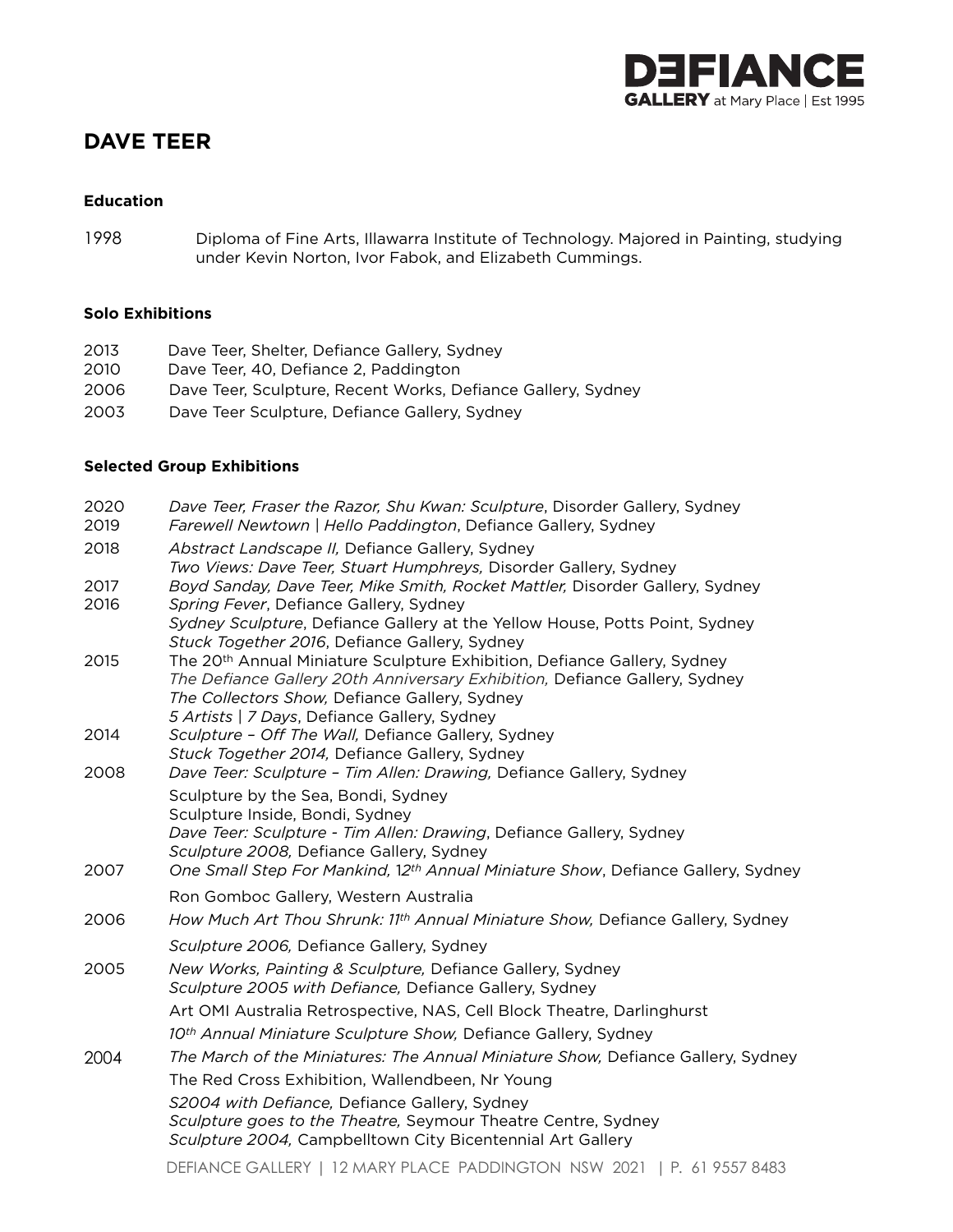| 2003 | Where the Small Walk Tall: The Miniature Show, Defiance Gallery, Sydney                                                             |
|------|-------------------------------------------------------------------------------------------------------------------------------------|
|      | Dave Teer & Chris Capper, Muswellbrook Regional Arts Centre                                                                         |
|      | Defined by Defiance, Sir Herman Black Gallery, Sculpture Terrace, Sydney                                                            |
|      | McQuilty, Teer, Williams, Defiance Gallery, Sydney                                                                                  |
|      | The Defiance Group Show II, Defiance Gallery, Sydney                                                                                |
|      | Sculpture 2003, Defiance Gallery, Sydney and Campbelltown City Bicentennial Art Gallery                                             |
| 2002 | The Lady Nock Sculpture Collection, Defiance Gallery, Sydney                                                                        |
|      | Emerging Art in Australia, New Contemporaries, Sydney                                                                               |
|      | Defiance Group Show, Defiance gallery, Sydney                                                                                       |
|      | Australian Craft Show, Defiance/Create Gallery, Sydney                                                                              |
|      | Selected Works, Defiance Gallery, Sydney                                                                                            |
|      | Sculpture 2002, Defiance Gallery and Campbelltown City Bicentennial Art Gallery                                                     |
| 2001 | Small Wonders, The Miniature Sculpture Show, Defiance Gallery and King Street Gallery                                               |
|      | New Works from Jonathon Christie and David Teer, Defiance Gallery, Sydney                                                           |
|      | Sculpture 2001, Access Contemporary Art Gallery, Sydney and Defiance Gallery, Sydney,<br>Campbelltown City Bicentennial Art Gallery |
| 2000 | The Importance of Being Small, The Annual Miniature Sculpture Show, Defiance Gallery &<br>King Street Gallery, Sydney               |
|      | Various Views, Defiance Gallery, Sydney                                                                                             |
| 1999 | Sculpture 2000, Access Contemporary Art Gallery, Sydney<br>Big Thoughts, Small Works, Miniature Show Defiance Gallery Sydney        |
|      | New Ten in Transit, Project Contemporary Art Space, Wollongong                                                                      |
| 1999 | Still Life, King Street Gallery and Defiance Gallery, Sydney                                                                        |
|      | Out of Wollongong, Defiance Gallery, Sydney                                                                                         |
|      | New Nine, The Sir Herman Black Gallery, University of Sydney                                                                        |
|      | Five Easy Pieces, Defiance Gallery, Sydney                                                                                          |
| 1998 | The Defiant 6, Defiance Gallery, Newtown                                                                                            |
|      | Defiance Group Show, Defiance Gallery, Newtown                                                                                      |
|      | Project Contemporary Art Space, Wollongong                                                                                          |
|      | Seeds, Project Gallery, Wollongong                                                                                                  |
|      | Seeds, Mary Place Gallery, Sydney                                                                                                   |
|      | Directions, Berrima District Art Society Gallery                                                                                    |

### **Commissions and Awards**

Awarded the 2005 Art Omi International Artists Residency, New York, America Tetsuya Wakuda, Sydney Champ Equity, Customs House, Circular Quay, Sydney Large outdoor water sculpture, private garden, Sydney Large outdoor sculpture, private commission, Sydney